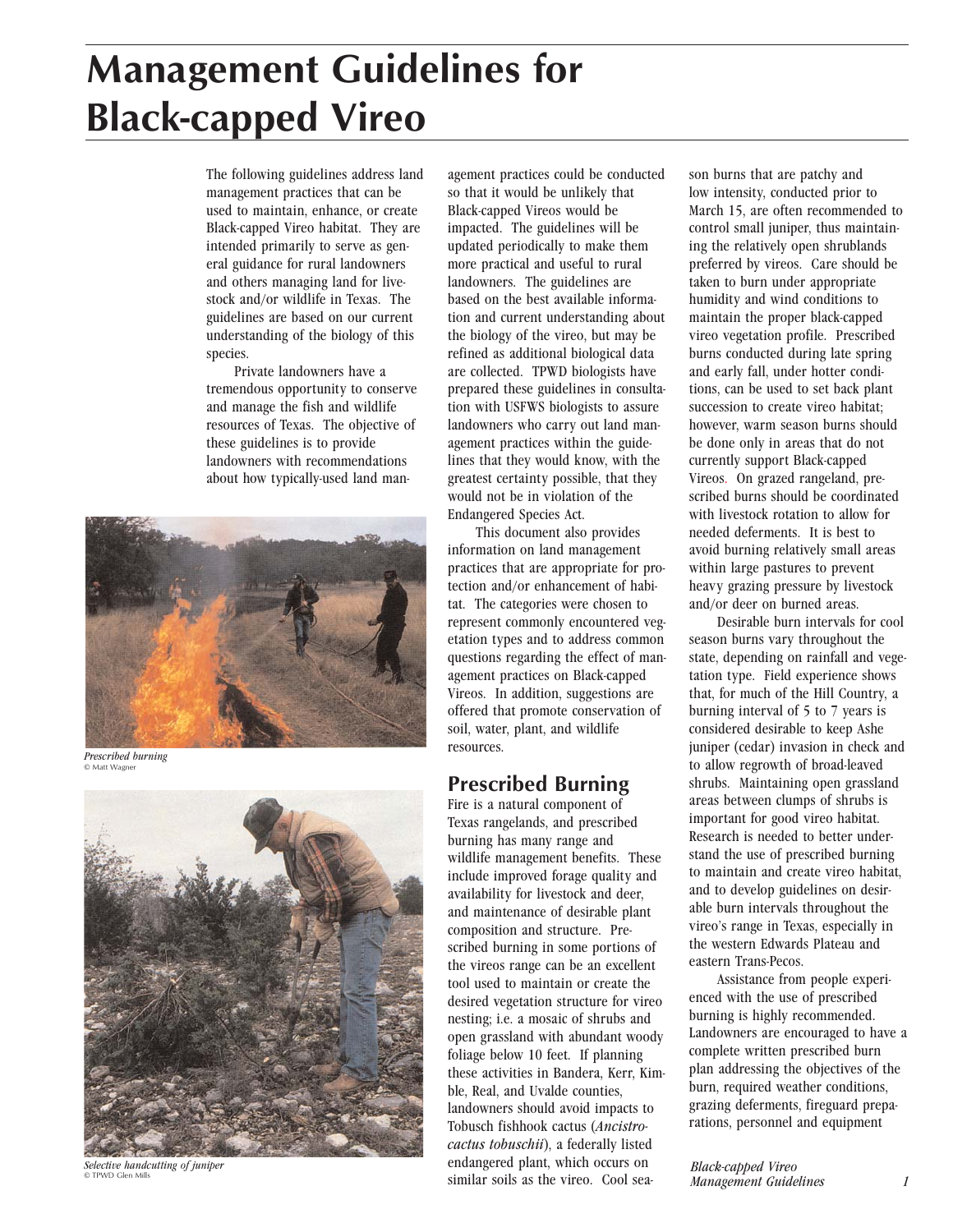needed, a detailed map showing how the burn will be conducted, and notification and safety procedures. Landowners are advised to contact local representatives of the Texas Parks and Wildlife Department, USDA Natural Resources Conservation Service, or Texas Cooperative Extension for help in developing and implementing a prescribed burning program designed specifically for your property and management objectives.

### **Selective Brush Management**

In some portions of the vireos range, particularly the central and eastern segment, increases in juniper (cedar) and other woody species can cause the vegetation to grow out of the patchy, low shrub cover that provides suitable habitat. In these communities, good nesting habitat generally has between 30-60% shrub canopy. Selective brush removal with herbicides or mechanical means during the non-breeding season (September-February) can be used to keep the habitat favorable for vireo nesting. For example, the selective removal of juniper, mesquite, or pricklypear (less desirable to the vireo and to the rancher) serves to maintain the proper shrub canopy and encourages growth of associated broad-leaved shrubs. Selective brush removal should strive to maintain the desired low shrubby structure. Radical changes in shrub canopy from one year to the next over large areas should be avoided, since this may alter vireo habitat too drastically within a short time-frame. However, moderate thinning of dense (>60%) shin oak so that the low canopy is maintained at 30-60% shrub canopy can enhance habitat. Western Edwards Plateau rangelands comprised primarily of mesquite, often referred to as mesquite flats, are not considered Black-capped Vireo habitat; therefore, mesquite control in these areas will not affect vireos.

When using herbicides, careful attention to the kinds, amounts, timing, and application technique will achieve the best control of target species at minimum cost. Precise application also reduces the risk of environmental contamination and offsite effects. It is best to choose

*Black-capped Vireo 2 Management Guidelines*

highly selective individual plant treatment methods, whenever practical, to avoid damage to desirable shrubs such as live oak, shin oak, Texas oak, hackberry, Texas persimmon, sumac, redbud, and elm. Herbicides should always be used in strict accordance with label directions, including those for proper storage and disposal of containers and rinse water. Herbicide applications should not occur during the breeding season, except for basal applications or individual plant treatment of prickly pear pads.

Carefully planned mechanical methods of brush management such as chaining, roller chopping, shredding, hand cutting, hydraulic shearing, grubbing, and tree dozing can be used to achieve desirable shrub composition and to stimulate basal sprouting of key woody species in order to maintain, enhance, or create vireo habitat. If planning these activities in Bandera, Kerr, Kimble, Real, and Uvalde counties landowners should avoid impacts to Tobusch fishhook cactus (*Ancistrocactus tobuschii*), a federally listed endangered plant, which occurs on similar soils as the vireo. As with other habitat manipulation procedures, mechanical methods should only be used during the non-breeding season (September-February) and done in such a way as to maintain the proper black-capped vireo vegetation profile. Remember that good grazing management and moderate stocking rates can reduce woody plant invasion and therefore the need for expensive brush control practices.

Finally, although brush management practices can be used to change the structure and composition of vegetation so that vireos may occupy the habitat, landowners should seek technical assistance when planning brush management practices in habitat that is known to be occupied by Blackcapped Vireos. Since brush management activities can affect habitat for the Golden-cheeked Warbler as well as the Black-capped Vireo, landowners are encouraged to learn about the habitat requirements of both endangered songbirds (see TPWD leaflet on the Golden-cheeked Warbler).

#### **Grazing and Browsing Management**

Excessive browsing by goats, exotic animals, and white-tailed deer destroys the thick woody growth



*Cattle rotation* © TPWD



*Overgrazed range with low-growing cover removed* © TPWD

needed for nest concealment. Livestock and deer management, which allows woody plants such as live oak, shin oak, sumac, Texas persimmon, elbowbush, redbud, and hackberry to make dense growth from zero to at least 8 feet, is needed. On ranches throughout Texas, moderate stocking, rotation of livestock, controlling deer and exotic ungulate numbers and proper use of desirable browse plants will benefit deer and livestock as well as Black-capped Vireos.

To provide adequate nesting cover for vireos, woody plants should receive only limited browsing during the spring and summer. If animals (livestock, deer, and exotics) are wellmanaged and kept within recommended stocking rates, this can be achieved. Experience has shown that, in general, ranges stocked with cattle and deer tend to maintain better vireo nesting cover than ranges stocked with goats and exotic animals. Limit browsing pressure, especially during the growing season, to no more than 50% of the total annual growth (current year twigs and leaves) within reach of animals on any given plant. This will maintain plants that are already vigorous and allow for improvement of those with less than ideal structure. As a rule of thumb, if you can "see through" a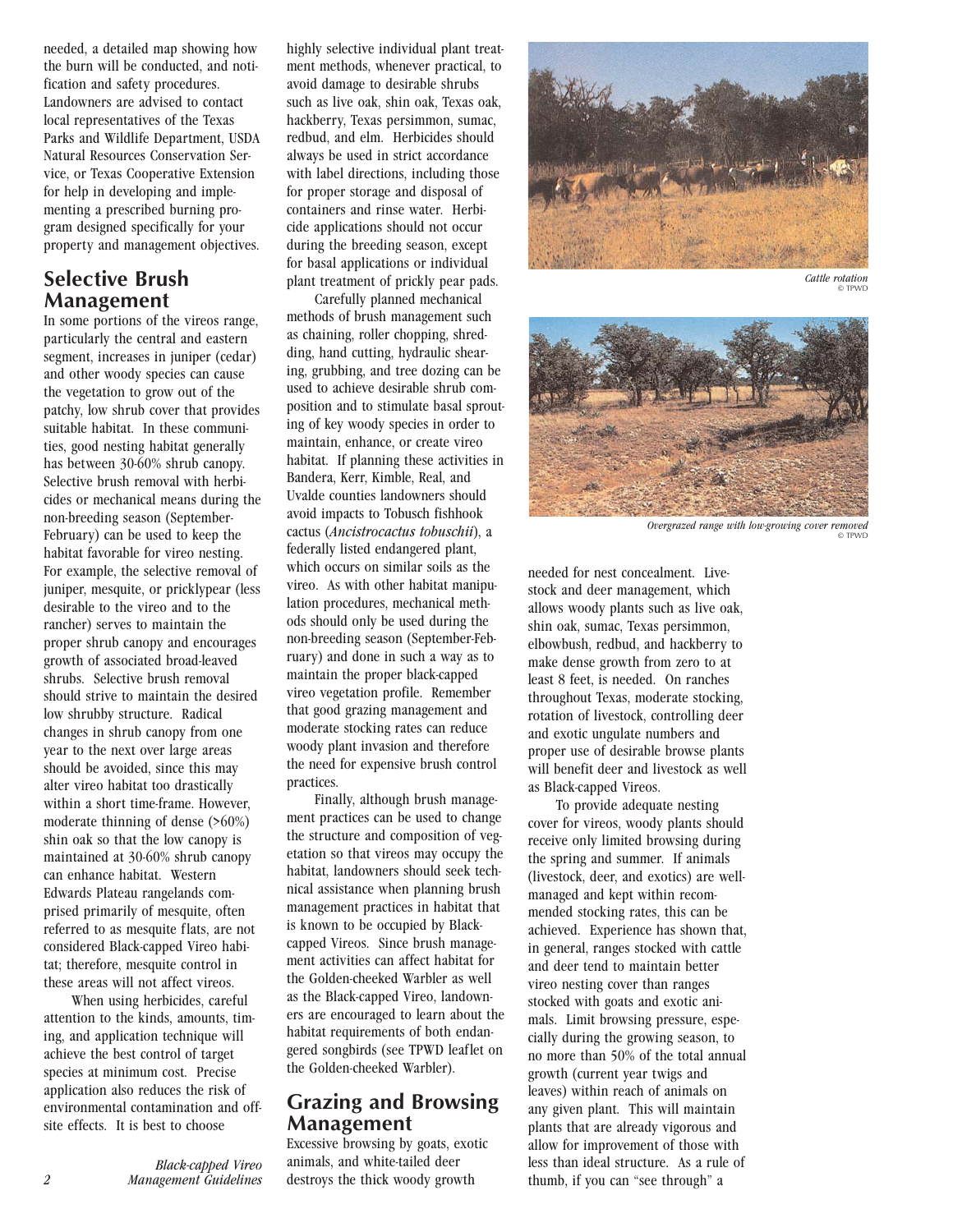

*Cowbird trap* © TPWD

browse plant at "door knob" to "eye level", then too much stem and leaf growth has been removed. Installation of structures needed to facilitate good grazing management; i.e., fencing, pipelines, water troughs, water tanks, and ponds, need to avoid removing vireo habitat, should include only enough space to allow for proper operation and maintenance, and need to conduct activities during the non-nesting period (September-February).

Careful management of woody plants will not only provide for the habitat needs of Black-capped Vireos, but will also create high quality habitat for deer and other wildlife as well as livestock. Technical assistance in identifying browse plants and determining proper use is available from the Texas Parks and Wildlife Department and USDA Natural Resources Conservation Service.

#### **Reducing Impacts From Cowbirds**

Brood parasitism by Brown-headed Cowbirds poses a serious threat to successful reproduction in some populations of Black-capped Vireos. Research is currently underway to better understand the impacts of cowbirds on vireos. Because livestock attract cowbirds, management to reduce cowbird impacts is important on grazed land.

Because cowbirds are attracted to easily available sources of food, avoid spilling or scattering grain. Supplemental feeding areas should be moved frequently and kept free from accumulations of waste grain. This would help to prevent sparsely vegetated areas of compacted soils, which also tend to attract cowbirds.

Because cowbirds can be attracted by the presence of livestock, grazing management can be used to

remove grazing animals from areas where vireos nest. For example, livestock can be rotated away from prime nesting habitat during the breeding season. Another option is to graze stocker cattle during the fall and winter, resting pastures during the spring/summer nesting season. Resting pastures periodically improves range condition and may also help reduce nest parasitism.

Finally, trapping and/or shooting cowbirds can be very effective in reducing vireo brood parasitism, since a single female cowbird can parasitize hosts over a sizeable area (4-5 acres, or more). Mounted mobile traps, placed near watering sites as livestock are rotated through pastures, have been used successfully to reduce cowbird numbers. Properly placed stationary traps have also proven effective in reducing cowbird numbers and parasitism in a local area. Shooting cowbirds at places where they congregate is another option, although this method is often not selective for the cowbirds responsible for the parasitism. Shooting female cowbirds within Black-capped Vireo nesting habitat for as little as one hour a week can reduce parasitism. Persons trapping cowbirds need to be certified for the handling of non-target birds under the general trapping permit held by TPWD. Preventing mortality of non-target birds is very important, so traps must be carefully monitored and checked frequently. Contact Texas Parks and Wildlife Department for information and assistance in implementing a cowbird control program.

## **Habitat Restoration**

For landowners in central Texas wishing to restore or create habitat for the Black-capped Vireo in areas currently unoccupied by vireos, the following suggestions are offered. One type of restorable habitat is an open shrubland capable of growing a diversity of woody plants, where much of the low-growing cover has been removed through overbrowsing by livestock or deer. Controlling browsing pressure by reducing animal numbers and providing pasture rest will allow the natural reestablishment of low-growing shrub cover needed by vireos. Prescribed burning and or mechanical methods described under the Selective Brush Management section may be needed to jump start the resprouting and root sprouting of trees and shrubs.

Habitat restoration may also be possible in areas where the shrub layer has become too tall or dense to provide good vireo habitat. In these areas, well-planned use of controlled fire or other brush management techniques listed above can reduce overall shrub height, stimulate basal sprouting of shrubs, and reduce shrub density to produce more favorable habitat for vireos. The goal is to maintain the critical low growing canopy cover of 30-60%.

Also, in areas where the brush has become too dense, selective thinning conducted during the nonnesting period (September through February) could be done to produce a more open habitat. Carefully planned brush management could be used to encourage regeneration and lateral branching of desirable shrubs by allowing sunlight to reach the ground. The idea is to restore areas to relatively open, low-growing shrub/grassland vegetation that may provide habitat preferred by vireos. If planning any of these activities in Bandera, Kerr, Kimble, Real, and Uvalde counties landowners should avoid impacts to Tobusch fishhook cactus (*Ancistrocactus tobuschii*), a federally listed endangered plant, which occurs on similar soils as the vireo.

Currently, there is no strong evidence to suggest that habitat manipulation will be necessary on many parts of the drier western and southwestern Texas range (western Edwards Plateau and eastern Trans-Pecos) as mature vegetation communities in these areas are used successfully by vireos. Unless browsing pressure or other catastrophic disturbances have eliminated desirable shrub land in these areas, the only requirement needed is time. Fire is of limited use in lower rainfall areas devoid of fine fuels and the plant density required for cost-effective prescribed burns.

There are a number of agencies and organizations conducting management activities benefiting the vireo that can provide useful information and/or assistance to landowners. These include Texas

*Black-capped Vireo Management Guidelines 3*